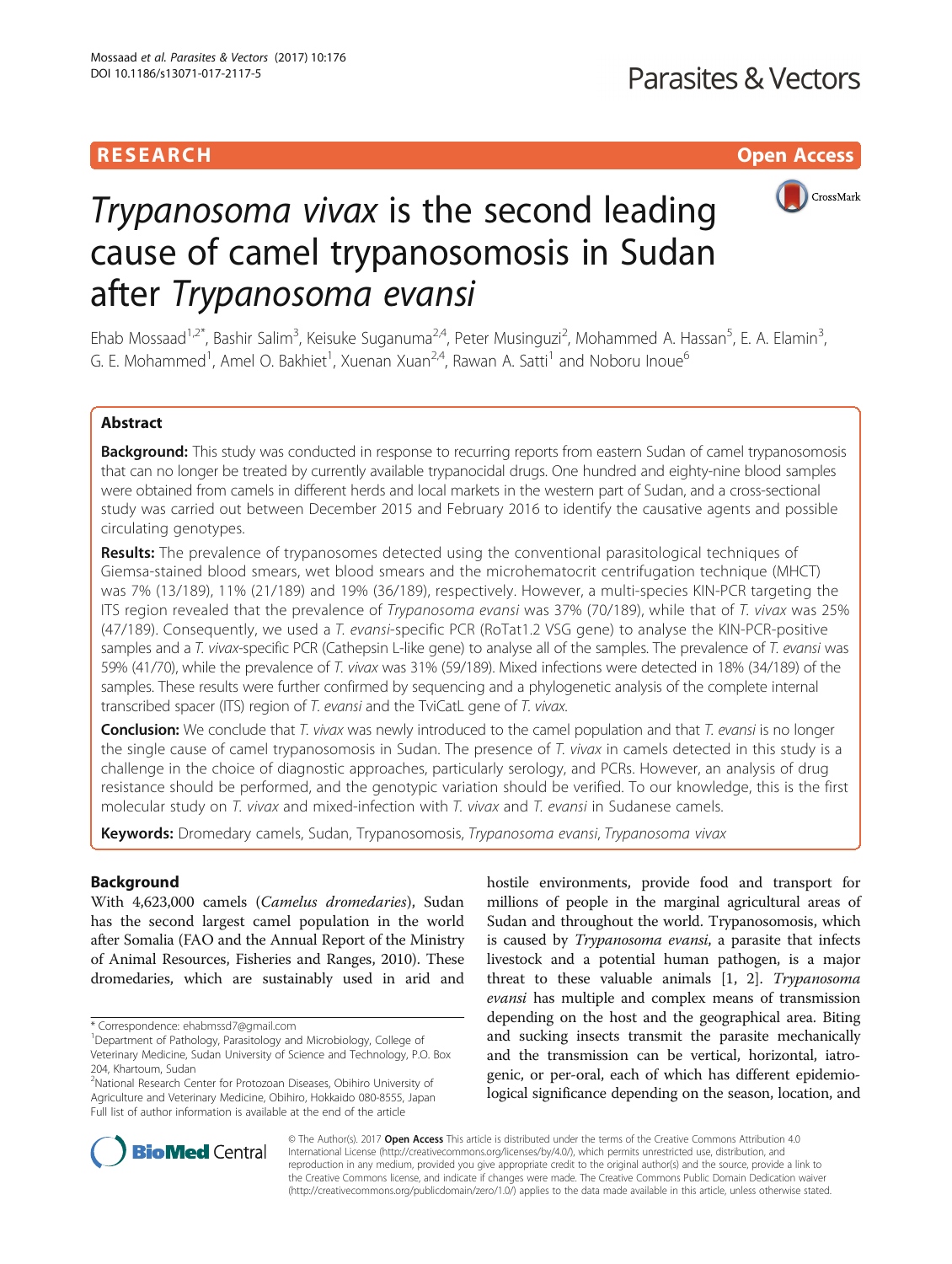host species [\[3](#page-8-0)]. In Sudan, cattle, sheep and goats undergo protracted infection in which they may play the role of a reservoir host [\[4](#page-8-0)]. In addition, co-herding may increase the possibility of infection with T. evansi and other trypanosomes [\[5\]](#page-8-0).

Clinical signs and pathological lesions are unreliable for definitively diagnosing these infections in camels [\[6](#page-8-0)]. Parasitological examinations suffer from limited sensitivity [[7, 8](#page-8-0)] and serological tests cannot distinguish between past and current infections as the antibodies persist in the circulation [\[8\]](#page-8-0).

In Sudan, the disease known as "Guffar" is a serious protozoan disease of camels. The disease was first reported in the country in 1904 [[5, 9](#page-8-0)]. Since then, various studies have used parasitological and serological tests to investigate the epidemiology of camel trypanosomosis in different parts of the country [\[4](#page-8-0), [10](#page-8-0)–[13\]](#page-8-0). Very recently, a few reports have described the performance of molecular studies [\[14](#page-8-0)–[16\]](#page-8-0).

To date, all of the reports on camel trypanosomosis in Sudan have indicated that *T. evansi* is the sole pathogenic trypanosome infecting camels [\[12](#page-8-0), [13, 15, 16\]](#page-8-0); no other Trypanosoma spp. have been documented thus far. To this end, we conducted the present study in response to recurring reports from eastern Sudan of camel trypanosomoses that no longer respond to the currently available trypanocidal drugs. We aimed to obtain information on the current prevalence of the disease as well as identify the causative agents and possible genotypes circulating in the area.

## **Methods**

## Study area and sample collection

Samples were obtained from 189 camels from three herds in Wd-Alhlio, Alshagrab and Khor Wd-Omer, which are located around El-Showak in Kassala state  $(n = 148)$ , and from Tumbool market (at a camel slaughterhouse) in El-Gazira state  $(n = 41)$  where camels are brought from western Sudan, across the natural barrier of the River Nile (see map in Fig. 1). After obtaining the consent of the camels' owners, 3 ml of blood was drawn from the jugular vein into vacutainer tubes with EDTA (Terumo, Tokyo, Japan). The samples were labelled with a unique code and were placed in a cool box at 4 °C until they were transported to the laboratory.

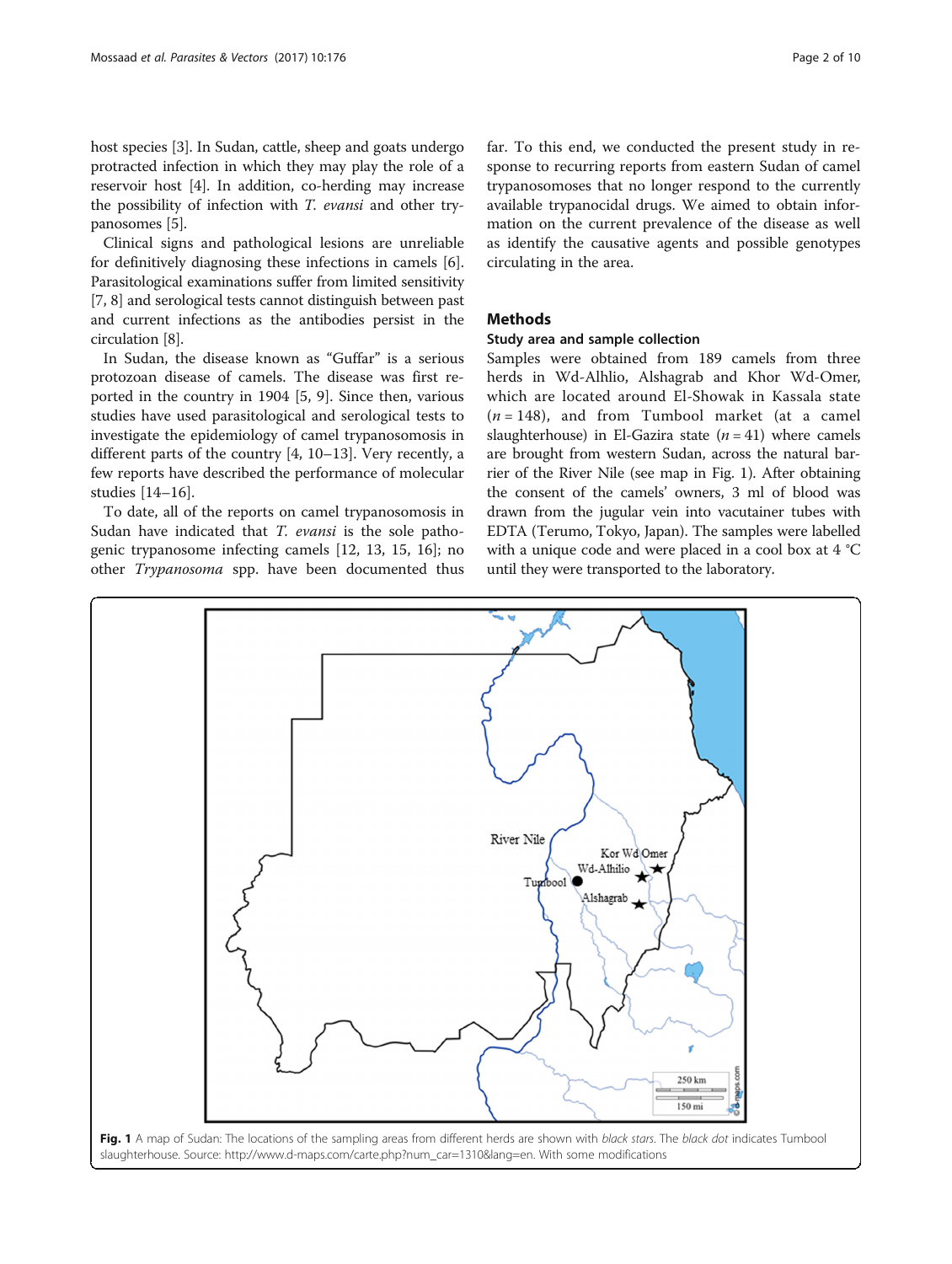### Conventional parasitological examinations

All the blood samples were examined in situ for the presence of trypanosome species using wet blood films [[17\]](#page-8-0), the microhaematocrit centrifugation technique (MHCT), the packed cell volume (PCV) technique described by Mamoudou et al. [[18\]](#page-8-0) and 10% Giemsa thin blood smears, according to the methods of Murray et al. [[17\]](#page-8-0), and the OIE guidelines [\[19\]](#page-8-0).

## DNA extraction and the PCR-based identification of the trypanosome species

Genomic DNA was extracted from all blood samples using a QIAamp DNA Blood Mini Kit (Qiagen, Hilden, Germany), in accordance with the manufacturer's instructions, and four different PCR reactions were employed to detect and identify trypanosome DNA in camels. These included: (i) a KIN-multi species PCR, which amplifies the internal transcribed spacer 1 (ITS1) and allows for the simultaneous detection of three major trypanosome species (T. evansi, T. congolense and T. *vivax*) [[20](#page-8-0)]; (ii) the RoTat 1.2 VSG PCR  $(T.$  *evansi* type A-specific), which specifically amplifies the RoTat1.2 VSG gene encoding the variable surface glycoprotein (VSG) of T. evansi [[21\]](#page-8-0); (iii) the TviCatL PCR, which amplifies the Cathepsin L-like gene, which is highly conserved among *T. vivax* isolates [[22\]](#page-8-0); and (iv) the internal transcribed spacers (ITS), which are versatile genetic markers that are used for phylogenetic analyses, the evaluation of the evolutionary process and for the determination of taxonomic identities [[23, 24\]](#page-8-0). All the primer sequences used in the PCRs are listed in Table 1. Trypanosomes were detected using single-step PCR methods with a total reaction volume of 10 μl, which included 1 μl of 10× reaction buffer, 0.3 μl of 50 mM magnesium chloride, 1 μl of 250 μM dNTPs, 0.1 μl of Taq DNA polymerase (Invitrogen™, Thermo Fisher Scientific Inc., MA, USA), 1 μl each of 10 mM forward and reverse primers, 4.6 μl of double-distilled water and 1 μl of the DNA sample, which was added to the individual

Table 1 The primers used in the present study

PCR mixtures. PCRs were conducted on a Veriti™ Thermal Cycler (Thermo Fisher Scientific). The PCR conditions that were used for the KIN-PCR and the TviCatL-PCR were previously described by Laohasinnarong et al. [\[25](#page-8-0)], while the conditions of the RoTat 1.2 VSG-PCR were described by Urakawa et al. [\[21](#page-8-0)]. The PCR products were electrophoresed in 2% agarose gels, stained with ethidium bromide, and visualised under ultraviolet light.

## Cloning and DNA sequencing of T. evansi ITS and T. vivax TviCatL genes

The PCR for T. evansi ITS, was performed in 20 μl of reaction mixture containing 4 μl of 5× Phusion® HF Buffer (1.5 mM  $MgCl<sub>2</sub>$  was included in the final concentration), 1.6 μl of 200 μM dNTPs, 1 μl each of 1 μM IR1 and IR2 as a final concentration, 0.2 μl of Phusion® DNA polymerase (BioLabs, New England, USA) and 10.2 μl of sterile deionized distilled water. The amplification of ITS was performed for 40 cycles; each cycle consisted of denaturation at 98 °C for 10 s, annealing at 62 °C for 30 s and extension at 72 °C for 1 min. The entire ITS amplicon was gel-extracted using a QIAamp gel extraction kit (Qiagen), cloned and transformed to chemicallycompetent Escherichia coli (One Shot® Mach1™; ThermoFisher Scientific) using the TOPO® cloning procedure in accordance with the manufacturer's instructions. After checking the cloned products by colony PCR, 6 clones of ITS were selected for further plasmid DNA purification using a QIAamp Spin Miniprep Kit (Qiagen). Approximately 300 ng/μl of pure plasmid DNA was used for sequencing using a Big Dye Terminator kit (Applied Biosystems, Austin, USA). The cycle sequencing procedure consisted of 30 cycles of denaturation at 96 °C for 1 min, annealing at 50 °C for 5 s and extension at 60 °C for 2 min. The PCR product was ethanol-precipitated and dissolved in 20 μl of Hi-Di formamide solution before DNA sequencing. The gene sequence was analysed using an ABI Prism 3100

| Parasite  | Method         | Primer           | Sequence (5'-3')                  | Target gene      | Fragment size (bp) | Reference              |
|-----------|----------------|------------------|-----------------------------------|------------------|--------------------|------------------------|
| T. evansi | KIN-PCR        | Kin1             | GCGTTCAAAGATTGGGCAAT              | ITS1             | 540                | Desquesnes et al. [20] |
|           |                | Kin <sub>2</sub> | CGCCCGAAAGTTCACC                  |                  |                    |                        |
| T. evansi | RoTat 1.2-PCR  | <b>ILO7957</b>   | GCCACCACGGCGAAAGAC                | RoTat 1.2 VSG    | 488                | Urakawa et al. [21]    |
|           |                | II 08091         | <b>TAATCAGTGTGGTGTGC</b>          |                  |                    |                        |
| T. evansi | <b>ITS-PCR</b> | IR <sub>1</sub>  | GCTGTAGGTGAACTTGCAGCAGCTGGATCATT  | <b>ITS</b>       | 1100               | Da Silva et al. [23]   |
|           |                | IR <sub>2</sub>  | GCGGGTAGTCCTGCCAAACACTCAGGTCTG    |                  |                    |                        |
| T. vivax  | KIN-PCR        | Kin1             | GCGTTCAAAGATTGGGCAAT              | ITS1             | 300                | Desquesnes et al. [20] |
|           |                | Kin <sub>2</sub> | CGCCCGAAAGTTCACC                  |                  |                    |                        |
| T. vivax  | TviCatl-PCR    | DTO 155          | TTAAAGCTTCCACGAGTTCTTGATGATCCAGTA | Cathepsin L-like | 200                | Cortez et al. [22]     |
|           |                | TviCatL1         | GCCATCGCCAAGTACCTCGCCGA           |                  |                    |                        |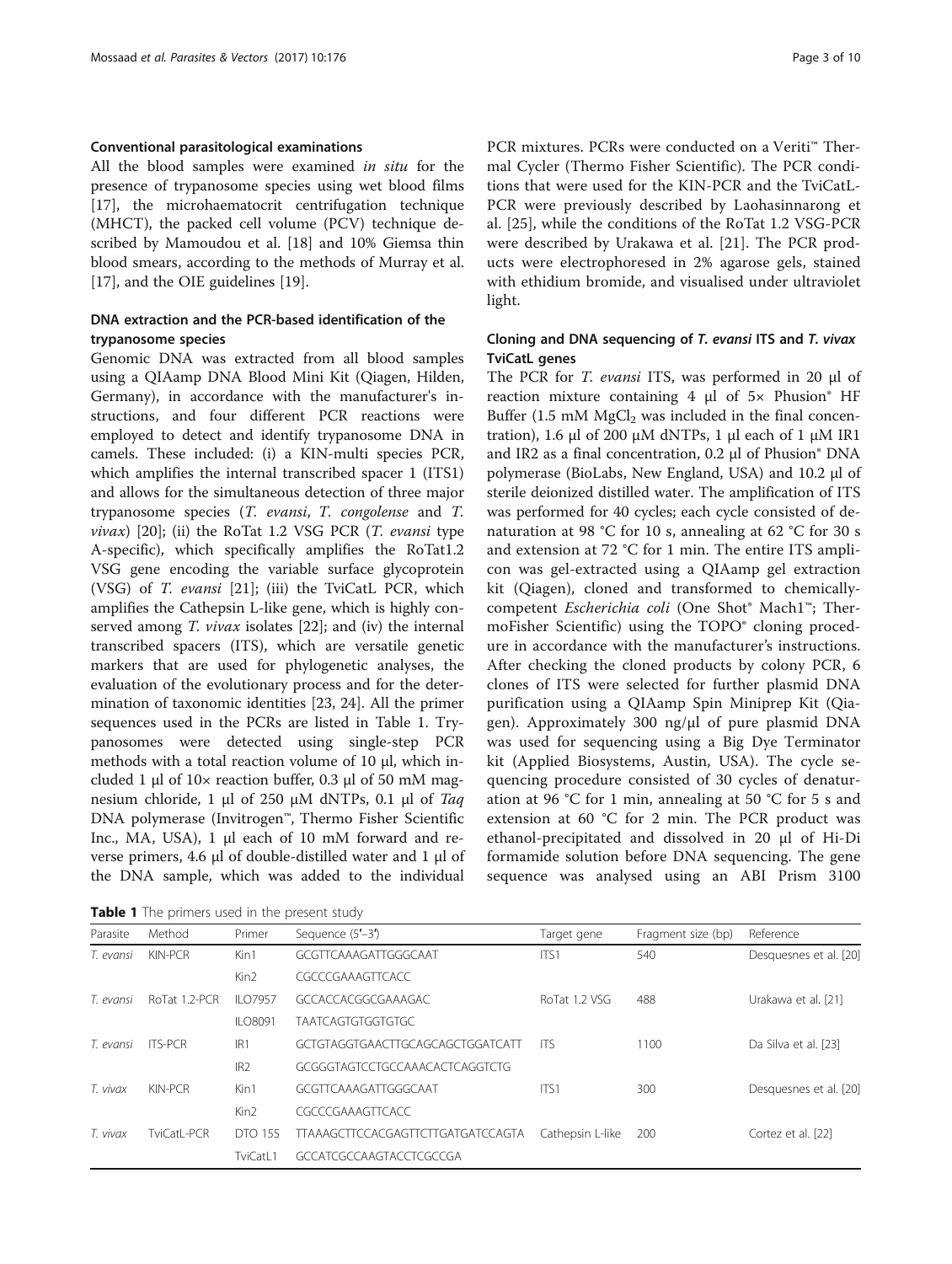<span id="page-3-0"></span>Genetic Analyzer (Applied Biosystems, Carlsbad, CA, USA). Both forward and reverse primers were used to construct a continuous sequence of inserted DNA. In contrast, the TviCatL-PCR products of T. vivax were excised from the gel and purified using a QIAamp gel extraction kit (Qiagen), and were subsequently subjected to direct sequencing using a Big Dye Terminator kit, as mentioned above.

#### Sequence analysis and phylogenetic analysis

The ITS region of T. evansi  $(ITS1 + 5.8S + ITS2 rDNA,$  $\sim$ 1100 bp) and the TviCatL-PCR sequences ( $\sim$ 200 bp) of T. vivax were each edited manually to correct possible base calling errors using the BioEdit 7.0 software program [[26\]](#page-8-0) and were subsequently joined to reconstruct a 950 bp fragment of the ITS gene and a 160 bp fragment of the TviCatL gene. The consensus sequences were aligned with sequences that were publicly available in the GenBank database using the Clustal X 2.1 software program [[27\]](#page-8-0).

Phylogenetic trees were constructed using the neighbourjoining method implemented in the Mega software program (version 6.0) [\[28\]](#page-8-0). The best substitution models, as determined by the model test algorithm [\[29](#page-8-0)] implemented in the Mega software program were  $T92 + G$  and  $K2 + I$  for ITS-T. evansi. All sequences generated in this study were deposited in the GenBank database under the accession numbers (LC199490, LC199491, LC198227, LC198229– LC198233).

#### Statistical analysis

A chi-squared test to investigate the differences in the prevalence of trypanosome infections in the two study areas was performed using the GraphPad Prism software program (GraphPad Software Inc., CA, USA). Cohen's kappa coefficient was calculated using VassarStats: Website for Statistical Computation [\(http://www.vassarstats.](http://www.vassarstats.net/kappa.html) [net/kappa.html\)](http://www.vassarstats.net/kappa.html); the results were interpreted according to a previously described method [\[30\]](#page-8-0). The associations between the hematocrit values in the infected and noninfected animals (with each of the trypanosomes), as determined by different diagnostic tests, were analysed using Student's  $t$ -test. P-values were determined using the GraphPad Prism software program (GraphPad Software Inc., CA, USA). P-values of < 0.05 were considered to indicate statistical significance.

#### Results

#### Prevalence of T. evansi in camels

Direct wet blood films showed the presence of trypanosomes in 11% (21/189) of the camel samples, 19 of which showed the typical movement of T. evansi. Two samples showed trypanosomes that moved forward quickly, the characteristic movement pattern of T. vivax [[31\]](#page-8-0) (Table 2). However, the concentration of trypanosomes, as measured by MHCT, revealed trypanosomepositivity in 19% (36/189) of the samples (Table 2). Additionally, Giemsa-stained thin blood films revealed trypanosome-positivity in 7% (13/189) of the samples (Table 2). In accordance with the guidelines of Connor & Van den Bossche [[32\]](#page-8-0), which describe the morphology of different trypanosomes in thin blood smears based microscopic observation, T. evansi infection was identified in 10 samples, T. vivax was identified in 2 samples, and mixed infection was identified in 1 sample (Fig. [2a-c](#page-4-0)). Nevertheless, the prevalence estimated by the three tests did not differ to a statistically significant extent.

On the other hand, the KIN-PCR, which targets the ITS1 region, which is conserved in all African trypanosomes, revealed that 37% (70/189) of the samples contained a 540 bp PCR product, indicating the amplification of a Trypanozoon that corresponded to T. evansi (the Tsetse free zone) (Additional file [1:](#page-7-0) Figure S1). This result was later confirmed. The prevalence in the eastern Nile area was 36% (54/148), while that in the western Nile area was 39% (16/41) (Table 2). No statistical significant difference in the prevalence of trypanosome infection was observed between the two study areas. After that, all of the KIN-PCR-positive samples were further subjected to the T. evansi RoTat1.2 VSG species-specific PCR. As a result, a 488 bp PCR product

Table 2 The prevalence of T. evansi, T. vivax and mixed infection in camels with different diagnostic tests

| Area         | Giemsa-stained blood<br>smears <sup>a</sup> | Wet blood<br>film <sup>o</sup> | <b>MHCT</b>      | KIN-PCR<br>T. evansi | RoTat 1.2 VSG-<br>PCR <sup>c</sup> | KIN-PCR<br>T. vivax | TviCatL-PCR      | Mixed<br>infection <sup>a</sup> |
|--------------|---------------------------------------------|--------------------------------|------------------|----------------------|------------------------------------|---------------------|------------------|---------------------------------|
| East Nile    | 9% (13/148)                                 | 14% (20/148)                   | 22% (33/<br>148) | 36% (54/<br>148)     | 59% (32/54)                        | 25% (37/<br>148)    | 33% (49/<br>148) | 19% (28/148)                    |
| West<br>Nile | $0\%$ ( $0.0/41$ )                          | 3% (1/41)                      | 7% (3/41)        | 39% (16/41)          | 56%(9/16)                          | 24% (10/41)         | 24% (10/41)      | 15% (6/41)                      |
| Total        | 7% (13/189)                                 | 11% (21/189)                   | 19% (36/<br>189) | 37% (70/<br>189)     | 59% (41/70)                        | 25% (47/<br>189)    | 31% (59/<br>189) | 18% (34/189)                    |

<sup>a</sup>Giemsa-stained blood smears: 10 samples showed typical T. evansi morphology, 2 samples showed typical T. vivax morphology and 1 sample showed mixed infection

b Wet blood film: 19 samples showed a typical T. evansi movement pattern while 2 samples showed a typical T. vivax movement pattern<br>SA ReTat 1.2 VSG RCR was parformed an KIN RCR positive samples (70 samples)

<sup>c</sup>A RoTat 1.2 VSG-PCR was performed on KIN-PCR-positive samples (70 samples)

<sup>d</sup>Mixed infection was defined by KIN-PCR-positivity for T. evansi and TviCatL-PCR-positivity for T. vivax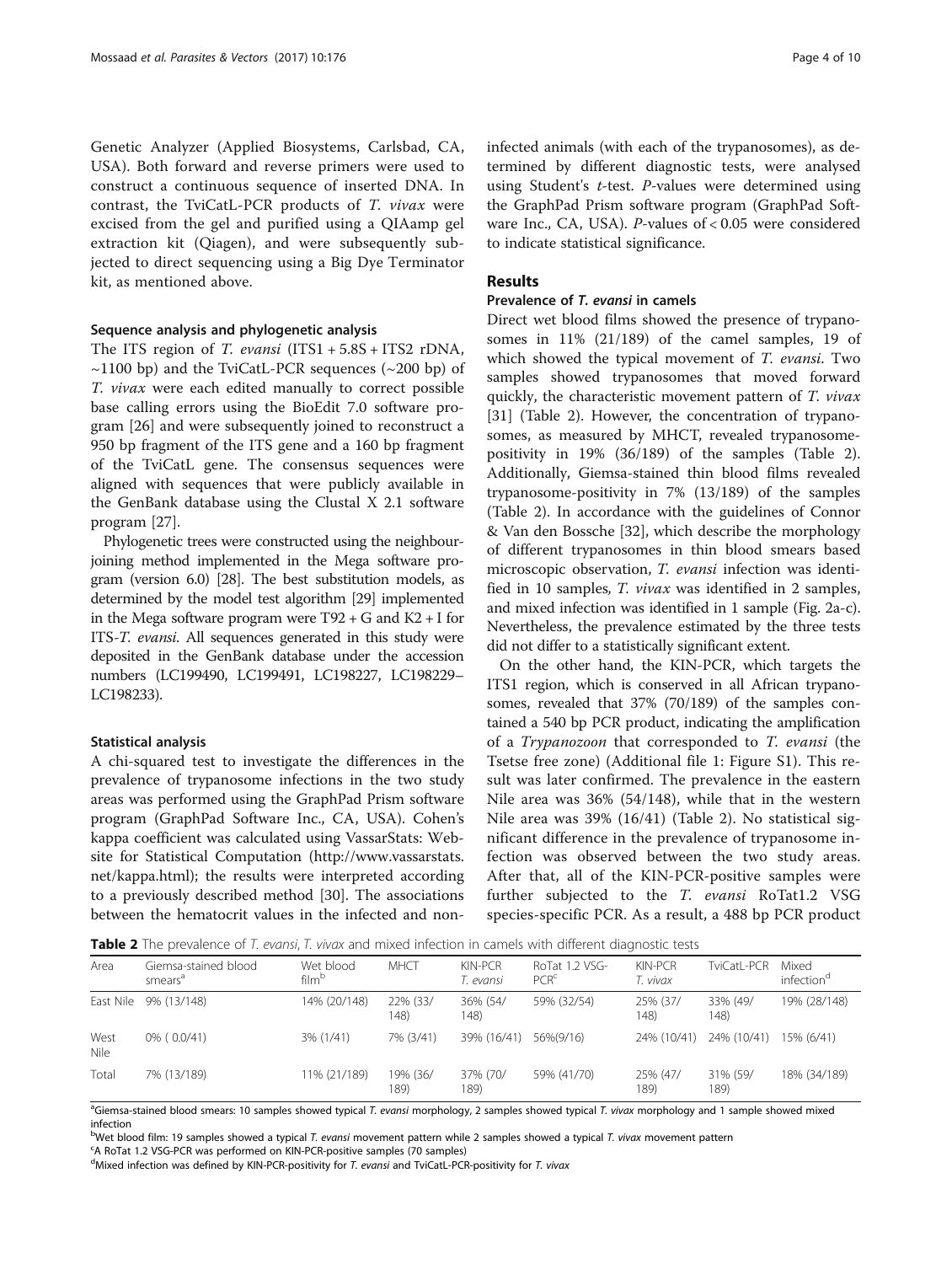<span id="page-4-0"></span>

was detected in 59% (41/70) of the samples (Additional file [2](#page-7-0): Figure S2). The prevalence in the eastern Nile area was 59% (32/54) while that in the western Nile area was 56% (9/16) (Table [2](#page-3-0)).

Confirmation of the 540 bp PCR product of Trypanozoon as T. evansi was achieved by arbitrary selection, cloning and the complete sequencing of the ITS (ITS1 + 5.8S

+ ITS2 rDNA) of two positive samples (Additional file [3](#page-7-0): Figure S3). The sequence similarity and the phylogenetic analysis confirmed the entity as T. evansi by grouping it with other *T. evansi* strains, in particular, the strains from Egypt, which shares a border with Sudan (Fig. 3). The two sequences were deposited in the GenBank database under the accession numbers LC199490 and LC199491.



sequences of T. evansi. The relationship was determined using the ITS of rRNA gene sequences by neighbour-joining with 1000 bootstraps. T. evansi identified in this study were depicted in bold letters. Trypanosomes sequences from GenBank were shown both by their accession numbers and parasites names. Scale bar used was nucleotide substitutions per site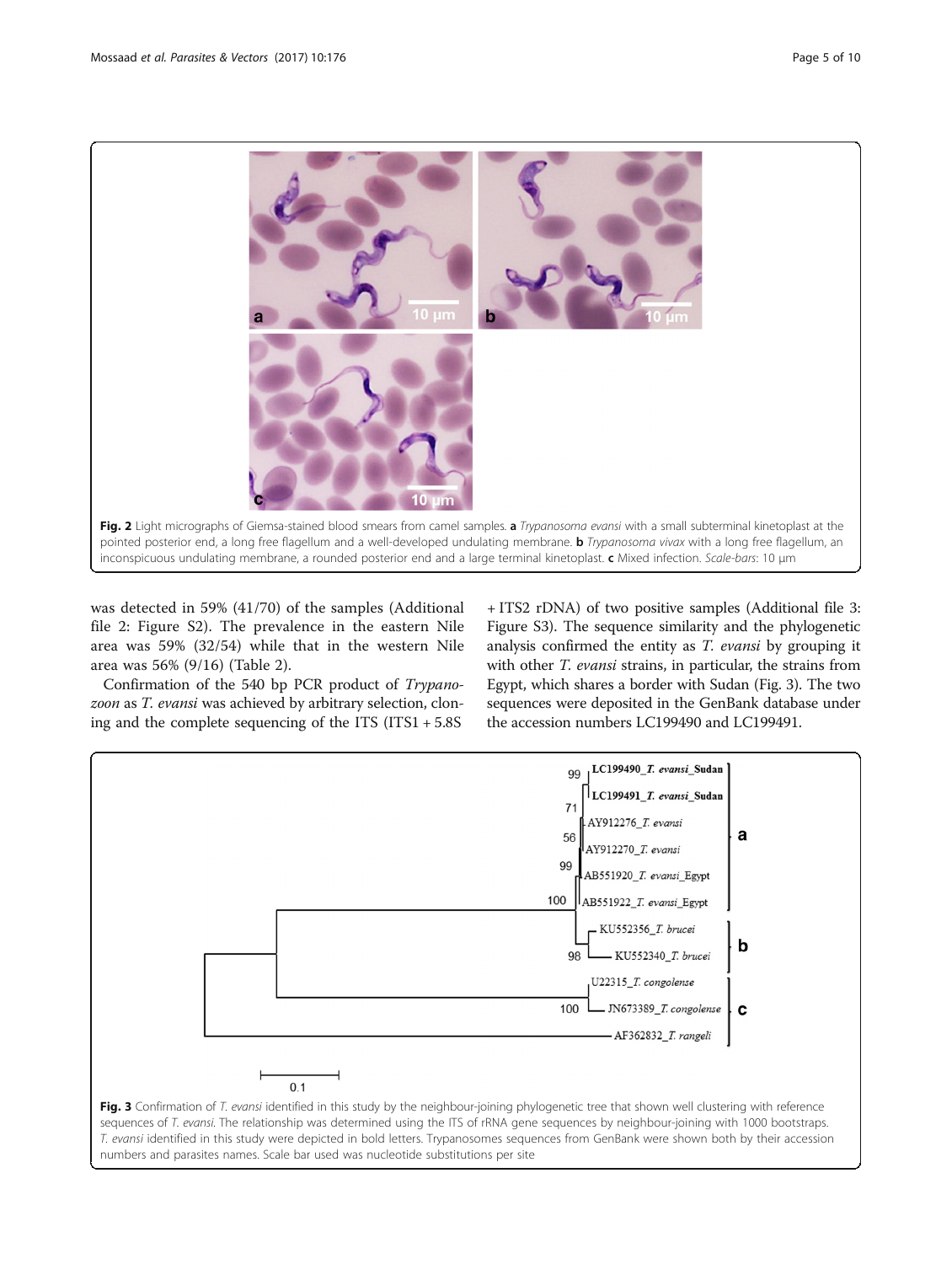#### Prevalence of T. vivax in camels

Two PCRs were performed to detect T. vivax in the present study. First, the KIN-PCR that was used to detect *T. evansi*  $(540 \text{ bp} = Trypanozoon)$  generated a 300 bp amplicon, indicating the presence of  $T.$  vivax in 25% (47/189) of the samples. The prevalence in the samples from the eastern Nile area was 25% (37/148), while that in the samples from the western Nile area was 24% (10/41) (Additional file [1:](#page-7-0) Figure S1; Table [2\)](#page-3-0). Secondly, the TviCatL-species-specific PCR generated a 200 bp amplicon of the T. vivax CatL-like gene. This revealed a higher prevalence of 31% (59/189). The prevalence in the eastern Nile area was 33% (49/148), while that in the western Nile area was 24% (10/41) (Additional file [4](#page-7-0): Figure S4; Table [2](#page-3-0)). The prevalence detected by the two PCRs did not differ to a statistically significant extent. We further confirmed the identity of the 200 bp-positive samples as *T. vivax* by the direct sequencing of 10 selected samples, as well a Basic Local Alignment Search Tool (BLAST) analysis. Six of these sequences were deposited in GenBank under the accession numbers LC198227, LC198229–LC198233.

## Mixed infection with T. evansi and T. vivax in camels

The overall prevalence of mixed infection with the two parasites, detected using both the KIN-PCR and the TviCatL-species-specific PCR, was 18% (34/189). The prevalence in the eastern Nile area was 19% (28/148), while that in the western Nile area was 15% (6/41) (Table [2\)](#page-3-0). The prevalence of mixed infection in the two areas did not differ to a statistically significant extent.

#### The association between a reduced PCV and anemia

Because anemia is one of the consequences of trypanosome infections [[33](#page-8-0)] and low a PCV is an indicator of anemia in animals, the mean PCVs in both T. evansiand T. vivax-positive animals were significantly low in comparison to their test-negative counterparts (Student's t-test,  $df = 10$ ,  $P < 0.0001$ ) (Fig. 4).

## Agreement between the diagnostic tests

Sixteen and 13 of the 70 KIN-PCR-positive samples were also found to be positive using wet blood films and thin blood films, respectively. Regarding the negative samples, 3 of the 119 KIN-PCR-negative samples were found to be positive by wet blood films; none were found to be positive using thin blood films (Table 3). There was a fair agreement between the KIN-PCR results and the results of both wet blood films ( $\kappa = 0.2334$ ) and thin blood films ( $\kappa = 0.3057$ ).

For T. vivax, 40 of the 47 KIN-PCR-positive samples were also found to be positive by the TviCatL-PCR, while 19 of the 142 KIN-PCR-negative samples were found to be positive by the TviCatL-PCR (Table [4](#page-6-0)).





There was substantial agreement between the KIN-PCR and the TviCatL-PCR results ( $\kappa$  = 0.6608).

#### **Discussion**

Ever since the first report of camel trypanosomosis in 1904 [[9\]](#page-8-0) and until 2011 [\[15](#page-8-0)], *T. evansi* has been the only reported causative agent of the disease. In the present study, we documented, for the first time, that T. vivax was highly prevalent in Sudan. The parasite was detected in 31% (59/189) of the camels in the present study. This finding is supported by the detection of the parasite by various parasitological tests and confirmed by the detection and identification of its DNA by PCRs and sequencing analysis. Thus, we argue that  $T$ . *vivax* is a newly emerging cause of the disease in the country. This argument is strongly supported by the study of Salim et al. [[15\]](#page-8-0) who only detected *T. evansi* in the screening of 687 camels from geographically different areas of the country using molecular detection methods. This may possibly be attributed to various causes, including, but not limited to, climate change, limited access to veterinary services and follow-up, and the displacement of people and their animals from the Blue Nile State in the southeastern part of the country (a Tsetse-endemic area) and from the southern Kordofan State to the northern part of the country, due to a conflict that has taken place since 2011 [\[34](#page-8-0)].

Table 3 The detection of T. evansi in camels. The KIN-PCR results were cross-tabulated with those of wet blood films and thin blood films

|           | KIN-PCR |     | Wet blood film |       | Thin blood film |                   |
|-----------|---------|-----|----------------|-------|-----------------|-------------------|
|           |         |     | $(+)$          | $(-)$ | $(+)$           | $\left( -\right)$ |
| T. evansi | $(+)$   | 70  | 16             | 54    | 13              | -57               |
|           | $(-)$   | 119 | $\prec$        | 116   |                 | 119               |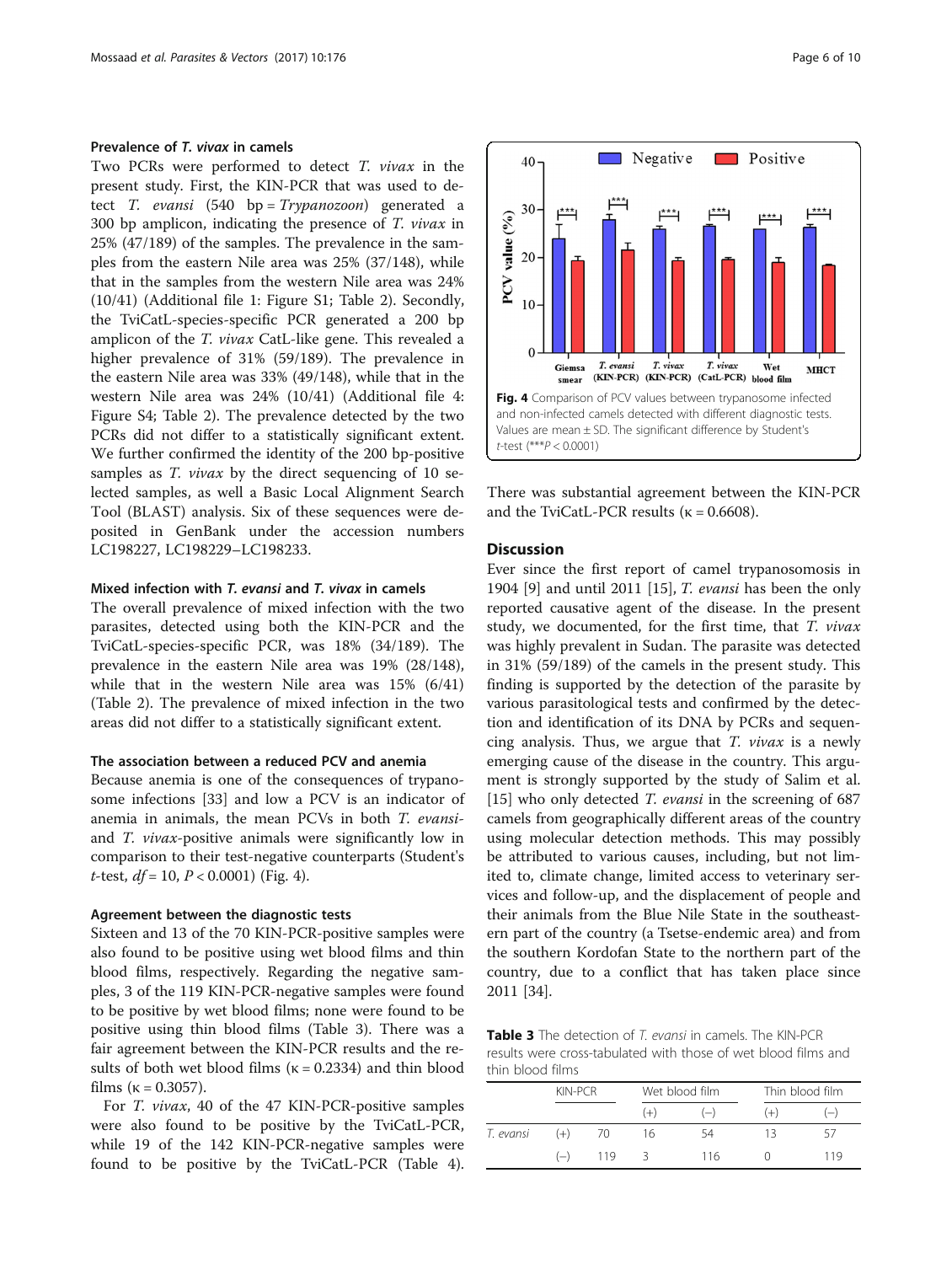<span id="page-6-0"></span>Table 4 The detection of T. vivax in camels

|          | KIN-PCR |     | TviCatL-PC |                          |  |
|----------|---------|-----|------------|--------------------------|--|
|          |         |     | $(+)$      | $\overline{\phantom{0}}$ |  |
| T. vivax | $(+)$   | 47  | 40         |                          |  |
|          | $(-)$   | 142 | 19         | 123                      |  |

The KIN-PCR results were cross-tabulated with the TviCalL-PCR results

The detection of trypanosomes in 7% (13/189) of the camel samples using Giemsa-stained blood smears is compatible with the prevalence reported by Ali et al. [[16\]](#page-8-0), which was 6% in Sudan and 6.5% in Ethiopia [[35](#page-8-0), [36](#page-8-0)]. However, it was higher than the prevalence reported in the previous year, which was 2% in Ethiopia [\[37](#page-8-0)], 2.3% in Kenya [[38\]](#page-8-0) and 2.5% in Nigeria [\[39](#page-8-0)]. This could be due to the differences in animal husbandry and management practices, seasonal effects, or the study design. It is worth mentioning that all of the Giemsa-positive animals were from the eastern Nile area. No animals from the western Nile area were found to be positive. This might be because the animals from the western Nile area ( $n = 41$ ) were apparently healthy and well fed since they had been prepared to slaughter for human consumption, which resulted in their parasitemia being lower than the detectable level. This could also be why the other parasitological technique showed the same pattern of detection within the two areas.

The prevalence of 19% (36/189) obtained using MHCT was higher than that in a previous study which reported that the prevalence in eastern Sudan was 5.4% [\[12](#page-8-0)]. The prevalence detected by wet blood films was 11% (21/189). This was comparable to a previous study, which reported that the prevalence was 14.1% [\[13\]](#page-8-0). The high parasitological prevalence might also be due to the spread of drug resistance, which was reported in previous studies [\[13, 40\]](#page-8-0).

General, Giemsa-stained blood smears and wet blood films have been found to be useful for recognising and differentiating T. evansi and T. vivax based on their characteristic morphology and movement patterns. However, it is difficult to differentiate between the parasites using MHCT because of the massive movement of the parasites within the small area of the buffy coat within the capillary tube.

The detection of T. evansi and T. vivax in the sampled camels using less-sensitive parasitological examination methods confirmed the results and provided a guide to the molecular prevalence of the parasites. This proved that molecular detection outperformed conventional parasitological techniques by identifying parasites at the species level with 100% credibility and revealed high prevalence and mixed infection with higher resolution (see Results). For instance, the PCRs performed using universal primers to simultaneously detect and differentiate the T. brucei group, T. congolense and T. vivax by amplifying ITS1 using the so-called KIN-multi-species PCR procedure [[20](#page-8-0)] revealed that 37% (70/189) of the samples were positive for *Trypanozoon*. This rate was significantly higher than the prevalence detected using Giemsa-stained thin blood smears (7%; 13/189), wet blood films (11%; 21/189) and MHCT (19%; 36/189). The 70 Trypanozoon-positive samples were further confirmed to be T. evansi-positive by a RoTat 1.2 VSGspecies specific PCR and by a sequencing analysis of the ITS region of some of the KIN-PCR-positive samples. However, while the RoTat 1.2 VSG-species-specific PCR detected 41 (59%) positive samples (among the 70 Trypanozoon-positive samples), the KIN-PCR detected an additional 29 positive samples. This could be attributed to the limitation of the RoTat 1.2 VSG-PCR in detecting RoTat 1.2 VSG-negative T. evansi, which has been previously reported in Sudanese camels [\[15\]](#page-8-0). Thus, these 29 negative samples were regarded as T. evansi type B [\[15](#page-8-0), [41\]](#page-8-0).

Similarly, KIN-PCR simultaneously detected T. vivax in 25% (47/189) of the samples. The TviCatL-speciesspecific further confirmed the result and revealed a higher prevalence of 31%. Although the TviCatL-PCR has been shown to have greater sensitivity than the KIN-PCR in detecting *T. vivax*, we observed substantial agreement between the two tests ( $\kappa = 0.6608$ ). Conversely, the KIN-PCR has been reported to have limited ability in the detection of T. vivax [[20](#page-8-0), [25, 42\]](#page-8-0), because it is a very diverse parasite, with three main groups of isolates: (i) East African; (ii) West African; and (iii) South American isolates [[22](#page-8-0)]. Thus, T. vivax may be difficult to detect using a single PCR. However, in the present study, comparable numbers of samples from camels in Sudan were found to be T. vivax-positive by the KIN and TviCatL PCRs. Thus, additional research should be conducted to verify the possible diversity of T. vivax in Sudan. We have also reported the mixed infection between T. evansi and T. vivax in 18% (34/189) which is higher than that reported by Birhanu et al. in Ethiopia [[43](#page-9-0)].

The overall prevalence of *T. evansi* and *T. vivax*, as detected using parasitological techniques (Giemsa thin blood smears, wet blood smears and MHCT), was significantly lower in comparison to the prevalence detected by molecular tests (KIN-PCR for T. evansi and KIN-PCR and TviCatL-PCR for T.  $vivax$ ) ( $P < 0.05$ ). In all the infected animals, the PCVs were lower than the PCVs in non-infected animals. This was also clearly demonstrated in T. vivax-infected camels. Similar results were obtained in Ethiopia by Birhanu et al. [\[43](#page-9-0)]. In some of the individual camels infected with T. evansi or T. vivax, the PCV was as low as 9%, while PCVs of as low as 24% were measured in some apparently healthy animals that were in good physical condition. This indicates that caution must be exercised when measuring the PCV to avoid a misdiagnosis.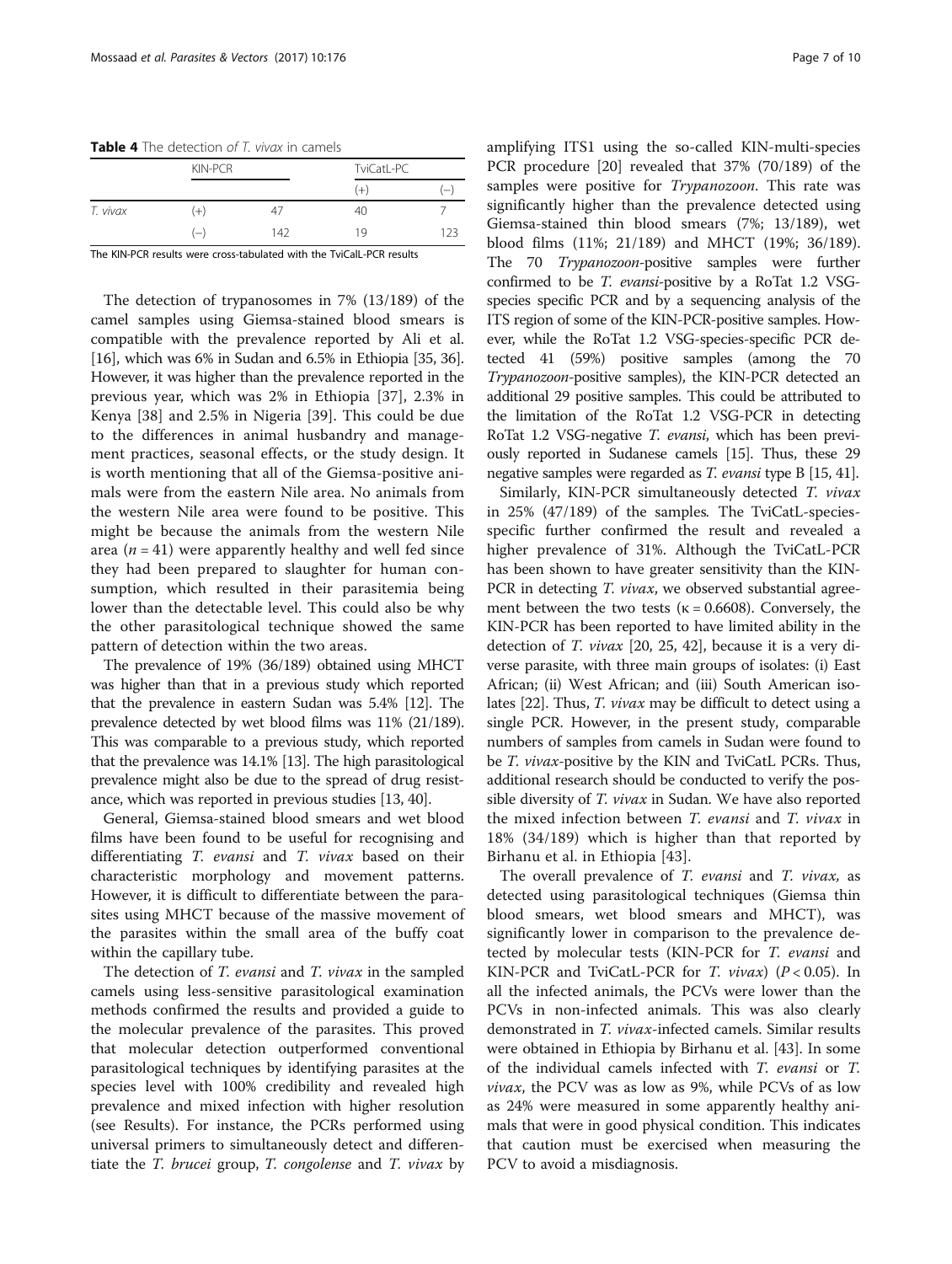<span id="page-7-0"></span>The paradigm that camel trypanosomosis is caused by a single parasite species  $(T.$  evansi) is no longer valid after our detection of T. vivax, as a second causative agent of the disease. Consequently, these findings should alert veterinary authorities of the need to safeguard approximately 5 million camels in Sudan. Ultimately, the disease caused by T. vivax has a different clinical presentation with high pathogenicity [[44](#page-9-0)], which might cause higher morbidity and mortality rates alongside T. evansi, which on some occasions is also known to be highly pathogenic in camels. It is worth mentioning that T. vivax infection is also transmitted mechanically, as occurs in the case of T. evansi, by several Tabanids and a range of biting flies [\[45, 46\]](#page-9-0). This makes the transmission and the spread of infection possible in a wide range of camel populations in Sudan. In the same context, T. vivax was reported to have spread widely, as far as North Sudan, which is located hundreds of kilometres from the tsetse belt, a region that includes camel breeding areas [\[47](#page-9-0)].

In Ethiopia, which shares a border with eastern Sudan, Fikru et al. [\[37](#page-8-0)] recently confirmed *T. vivax* in camels. This suggests that the emergence of  $T$ . *vivax* infection will be a future regional challenge in at least two countries, with a total camel population of over 6 million. Similarly, Mbaya et al. [\[48](#page-9-0)] reported T. vivax in camels in Nigeria, which is in western Africa.

### Conclusions

We documented, for the first time, the high prevalence of T. vivax in camels from eastern Sudan, which, until five years previously, was reported to be free of the parasite. The presence of *T. vivax* in camels detected in this study is a challenge in the choice of diagnostic approaches, particularly serology and PCRs. Furthermore, the findings should alert veterinary authorities of the need to look carefully for an effective combination that can be used in the treatment of this devastating disease, which has been newly emerged in the area. The finding that camel trypanosomosis caused by T. vivax or mixed infection with T. evansi is highly prevalent in the country suggests the need for stringent control policies and the establishment of measures to help prevent the spread of the parasites. We also recommend that the disease status is updated throughout the country, as we anticipate that there will have been a marked change in the situation.

## Additional files

[Additional file 1: Figure S1.](dx.doi.org/10.1186/s13071-017-2117-5) Agarose gel electrophoresis (2%) with ethidium bromide staining of field isolates of T. evansi and T. vivax. The DNA was amplified with a KIN-PCR (kin1 and kin2 primers). Lane M: 100-bp marker; Lane 1: negative control; Lane 2: positive control (T. evansi); Lanes 3–7 and 9–11: positives for T. evansi (540 bp); Lanes 8 and 12: negative samples. T. vivax, Lanes 4, 5, 7, 8 and 11: positives for T. vivax (300 bp); Lanes 3, 6, 9 and 12: negative samples. Mixed infection, Lanes 4, 5, 7 and 11. The extra-bands were non-specific. (TIF 110 kb)

[Additional file 2: Figure S2.](dx.doi.org/10.1186/s13071-017-2117-5) Agarose gel electrophoresis (2%) with ethidium bromide staining of field isolates of T. evansi (obtained in the field). The DNA was amplified with a RoTat 1.2 VSG-PCR. Lane M: 100-bp marker; Lane 1: negative control; Lane 2: positive control (T. evansi); Lanes 4–8 and 10–11: positives for T. evansi (488 bp); Lanes 3 and 9: negative samples. (TIF 86 kb)

[Additional file 3: Figure S3.](dx.doi.org/10.1186/s13071-017-2117-5) Agarose gel electrophoresis (1.5%) with ethidium bromide staining of field isolates of T. evansi. DNA was amplified with an ITS-PCR (IR1 and IR2 primers). Lane M: 100-bp marker; Lane 1: negative control; Lane 2: positive control (T. evansi); Lanes 3-6: positives for T. evansi (1.1 kbp); Lanes 7 and 8: negative samples. The extra-bands were non-specific. (TIF 144 kb)

[Additional file 4: Figure S4.](dx.doi.org/10.1186/s13071-017-2117-5) Agarose gel electrophoresis (2%) with ethidium bromide staining of field isolates of T. vivax. DNA was amplified with a TviCatL-PCR (DTO155 and TviCatL1 primers). Lane M: 100-bp marker; Lane 1: negative control; Lanes 2–7 and 9–15: positives for T. vivax (200 bp); Lane 16: positive control (T. vivax); Lane 8: negative sample. The extra-bands were non-specific. (TIF 122 kb)

#### Abbreviations

BLAST: Basic local alignment search tool; ITS: Internal transcribed spacer; MHCT: Microhematocrit centrifugation technique; OIE: Office international des epizooties; PCV: Packed cell volume; κ: Kappa value

#### Acknowledgments

We would like to express our gratitude to the staff of the Tumbool Camel Research Center, Animal Resources Research Corporation. Ministry of Livestock, Fisheries and Rangelands, Khartoum, Sudan and the staff of the Alshowak Camel Research Centre, Faculty of Veterinary Medicine, University of Khartoum, Khartoum, Sudan for their help during our field missions. We would also like to acknowledge Dr Khitma Elmalik of University of Khartoum, Sudan, for the fruitful discussion.

#### Funding

This study was financially supported by the Ministry of Higher Education and Scientific Research, Republic of Sudan (Grant No. SRI-VS-2015-71933). Additional funding was received from the "International Collaborative Research Program for Tackling the NTD (Neglected Tropical Diseases) Challenges in African Countries" from the Japan Agency for Medical Research and Development (AMED).

#### Availability of data and materials

All data generated or analysed during this study are included in the article and its additional files. The newly generated sequences were deposited in the GenBank database under the accession numbers LC199490, LC199491, LC198227 and LC198229–LC198233.

#### Authors' contributions

EM designed the study, carried out the field survey, the parasitological analysis and DNA extraction, the PCRs, the sequencing analysis, the data analysis, the statistical analysis and interpreted the data. BS carried out the field survey, the parasitological analysis, helped in the DNA extraction and performed the RoTat 1.2 PCR-based phylogenetic analysis. MAH carried the field survey, the parasitological analysis, and helped in the DNA extraction. PM helped in the PCRs. EAE, AOB and GEM jointly supervised the methodological aspects related to the fieldwork. KS, XX and NI supervised the aspects of the study that were related to the molecular work. EM and BS jointly drafted the paper. All authors read and approved the final manuscript.

#### Competing interests

The authors declare that they have no competing interests.

#### Consent for publication

Not applicable.

#### Ethics approval and consent to participate

Permission was obtained according to the standards of animal experimentation at the Obihiro University of Agriculture and Veterinary Medicine (Approval No. 28-46).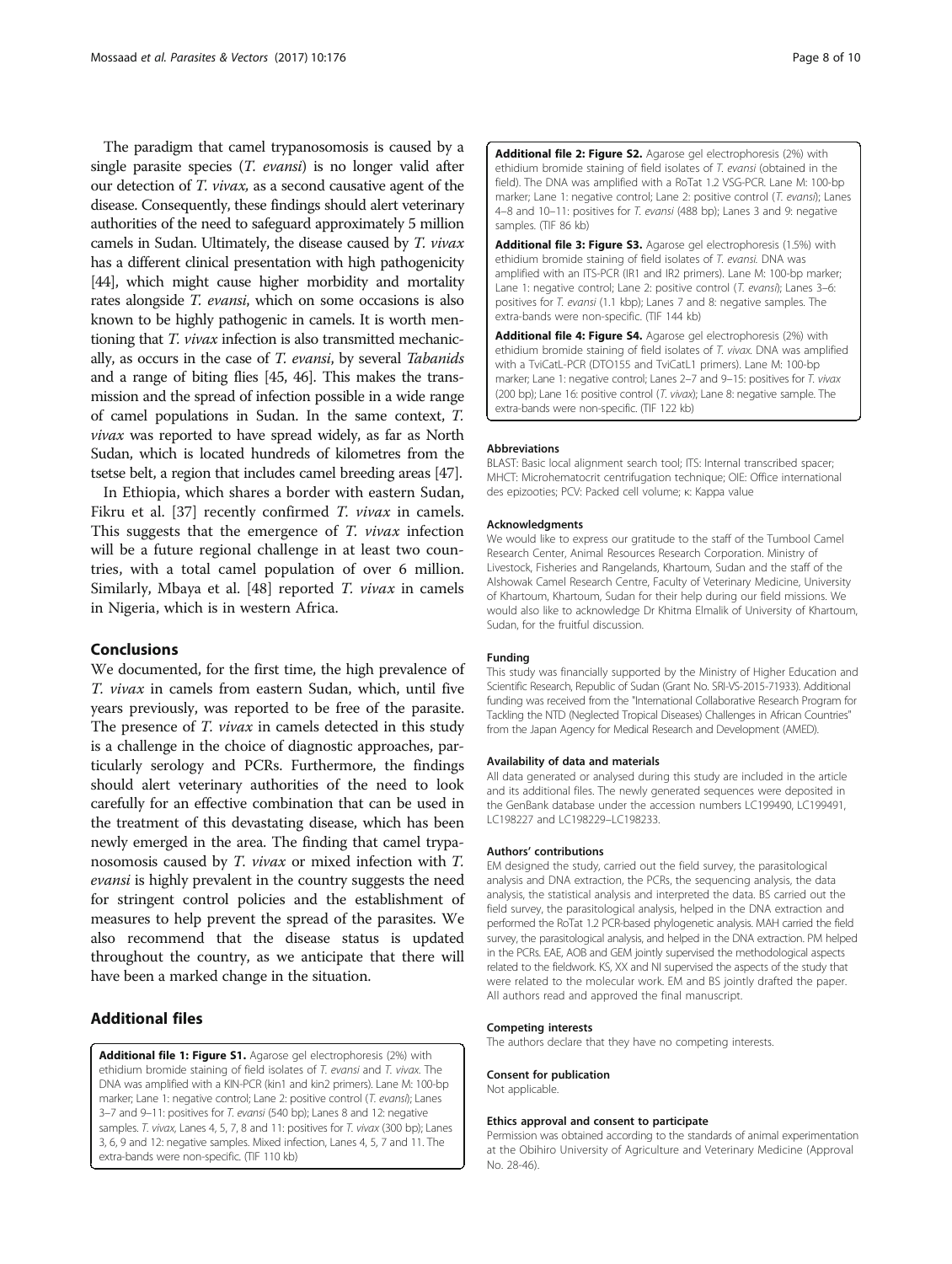### <span id="page-8-0"></span>Publisher's Note

Springer Nature remains neutral with regard to jurisdictional claims in published maps and institutional affiliations.

#### Author details

<sup>1</sup>Department of Pathology, Parasitology and Microbiology, College of Veterinary Medicine, Sudan University of Science and Technology, P.O. Box 204, Khartoum, Sudan. <sup>2</sup>National Research Center for Protozoan Diseases, Obihiro University of Agriculture and Veterinary Medicine, Obihiro, Hokkaido 080-8555, Japan. <sup>3</sup>Faculty of Veterinary Medicine, University of Khartoum, P.O Box 32, Khartoum-North, Sudan. <sup>4</sup>Research Center for Global Agromedicine, Obihiro University of Agriculture and Veterinary Medicine, Obihiro, Hokkaido 080-8555, Japan. <sup>5</sup>Tsetse and Trypanosomosis Control Department, Central Veterinary Research Laboratory, Animal Resources Research Corporation, Ministry of Livestock, Fisheries and Rangelands, Khartoum, Sudan. <sup>6</sup>Obihiro University of Agriculture and Veterinary Medicine, Obihiro, Hokkaido, 080-8555, Japan.

#### Received: 23 December 2016 Accepted: 28 March 2017 Published online: 13 April 2017

#### References

- 1. Joshi PP, Shegokar VR, Powar RM, Herder S, Katti R, Salkar HR, et al. Human trypanosomiasis caused by Trypanosoma evansi in India: the first case report. Am J Trop Med Hyg. 2005;73:491–95.
- Van Vinh Chau N, Buu Chau L, Desquesnes M, Herder S, Phu Huong Lan N, Campbell JI, et al. A clinical and epidemiological investigation of the first reported human infection with the zoonotic parasite Trypanosoma evansi in Southeast Asia. Clin Infect Dis. 2016;62:1002–8.
- 3. Desquesnes M, Dargantes A, Lai DH, Lun ZR, Holzmuller P, Jittapalapong S. Trypanosoma evansi and surra: a review and perspectives on transmission, epidemiology and control, impact, and zoonotic aspects. Biomed Res Int. 2013;2013:321237.
- 4. Malik KH, Mahmoud MM. Trypanosomiasis. Sudan J Vet Sci Anim Husb. 1978;18:47–57.
- 5. Shommein AM, Osman AM. Diseases of camels in the Sudan. Rev Sci Tech Off Int Epiz. 1987;6:481–6.
- 6. Chaudhary ZI, Iqbal J. Incidence, biochemical and haematological alterations induced by natural trypanosomosis in racing dromedary camels. Acta Trop. 2000;77:209–13.
- 7. Mahmound MM, Gray AR. Trypanosomosis due to T. evansi (Istell, 1885; Balbiani, 1885). A review of recent research. Trop Anim Health Prod. 1988; 12:35–47.
- 8. Büscher P. Diagnosis of African trypanosomiasis. In: Magez S, Radwanska M, editors. Trypanosomes and Trypanosomiasis. Wien: Springer; 2014. p. 189–216.
- 9. Elkarib AE. Animal trypanosomiasis in Sudan. Sudan J Vet Sci Animl Husb. 1961;2:39–46.
- 10. Boid R, el-Amin EA, Mahmoud MM, Luckins AG. Trypanosoma evansi infections and antibodies in goats, sheep and camels in the Sudan. Trop Anim Health Prod. 1981;13:141–6.
- 11. Dafaalla E. A study on incidence of camel trypanosomosis in Kassala province, Sudan. Sud Vet Res. 1988;8:35–8.
- Elamin EA, el Bashir MO, Saeed EM. Prevalence and infection pattern of Trypanosoma evansi in camels in mid-eastern Sudan. Trop Anim Health Prod. 1998;30:107–14.
- 13. Babeker E, Hassab Elrasoul Y. Incidence and treatment of camel trypanosomosis (Guffar) in west Omdurman in Sudan. J Vet Adv. 2014;4: 582–93.
- 14. Aradaib IE, Majid AA. A simple and rapid method for detection of Trypanosoma evansi in the dromedary camel using a nested polymerase chain reaction. Kinetoplastid Biol Dis. 2006;5:1.
- 15. Salim B, Bakheit MA, Kamau J, Nakamura I, Sugimoto C. Molecular epidemiology of camel trypanosomiasis based on ITS1 rDNA and RoTat 1.2 VSG gene in the Sudan. Parasit Vectors. 2011;4:31.
- 16. Ali NO, Croof HI, Abdalla HS. Molecular diagnosis of Trypanosoma evansi infection in Camelus dromedarius from Eastern and Western regions of the Sudan. Emirates J Food Agric. 2011;23:320.
- 17. Murray M, Murray P, McIntyre W. An improved parasitological technique for the diagnosis of African trypanosomiasis. Rrans R Soc Trop Med Hyg. 1977; 71:325–6.
- 18. Woo PT. The haematocrit centrifuge technique for the diagnosis of African trypanosomiasis. Acta Trop. 1970;27(4):384–6.
- 19. OIE. Trypanosoma evansi infection (Surra). In: Terrestrial Manual. 2012 Chapter. 2. 1. 17.
- 20. Desquesnes M, McLaughlin G, Zoungrana A, Dávila AM. Detection and identification of Trypanosoma of African livestock through a single PCR based on internal transcribed spacer 1 of rDNA. Int J Parasitol. 2001;31:610–4.
- 21. Urakawa T, Verloo D, Moens L, Büscher P, Majiwa PA. Trypanosoma evansi: cloning and expression in Spodoptera fugiperda insect cells of the diagnostic antigen RoTat1. 2. Exp Parasitol. 2001;99:181–9.
- 22. Cortez AP, Rodrigues AC, Garcia HA, Neves L, Batista JS, Bengaly Z, et al. Cathepsin L-like genes of Trypanosoma vivax from Africa and South America - characterization, relationships and diagnostic implications. Mol Cell Probes. 2009;23:44–51.
- 23. Da Silva FM, Noyes H, Campaner M, Junqueira AC, Coura JR, Anez N, et al. Phylogeny, taxonomy and grouping of Trypanosoma rangeli isolates from man, triatomines and sylvatic mammals from widespread geographical origin based on SSU and ITS ribosomal sequences. Parasitology. 2004;129:549–61.
- 24. Khuchareontaworn S, Singhaphan P, Viseshakul N, Chansiri K. Genetic diversity of Trypanosoma evansi in buffalo based on internal transcribed spacer (ITS) regions. J Vet Med Sci. 2007;69:487–93.
- 25. Laohasinnarong D, Thekisoe OM, Malele I, Namangala B, Ishii A, Goto Y, et al. Prevalence of Trypanosoma sp. in cattle from Tanzania estimated by conventional PCR and loop-mediated isothermal amplification (LAMP). Parasitol Res. 2011;109:1735–9.
- 26. Hall TA. BIOEDIT: A user-friendly biological sequence alignment editor and analysis program for Windows 95/98/NT. In: Nucleic Acids Symposium Series. 1999. p. 95–8.
- 27. Thompson JD, Gibson TJ, Plewniak F, Jeanmougin F, Higgins DG. The CLUSTAL\_X windows interface: flexible strategies for multiple sequence alignment aided by quality analysis tools. Nucleic Acids Res. 1997;25:4876–82.
- 28. Tamura K, Stecher G, Peterson D, Filipski A, Kumar S. MEGA6: Molecular Evolutionary Genetics Analysis version 6.0. Mol Biol Evol. 2013;30:2725–9.
- 29. Posada D. jModelTest: phylogenetic model averaging. Mol Biol Evol. 2008; 25:1253–6.
- 30. Viera AJ, Garrett JM. Understanding interobserver agreement: the kappa statistic. Fam Med. 2005;37:360–3.
- 31. Uilenberg G. A Field Guide for the Diagnosis, Treatment and Prevention of African Animal Trypanosomosis. Rome: Food & Agriculture Organization; 1998.
- 32. Connor RJ, Bossche VD. African animal trypanosomoses. In: Coetzer JAW, Tustin RC, editors. Infectious Diseases of Livestock, vol. 12. Cape Town: Oxford University Press; 2004. p. 251–9.
- 33. Van den Bossche P. Some general aspects of the distribution and epidemiology of bovine trypanosomosis in southern Africa. Int J Parasitol. 2001;31:592–8.
- 34. South Kordofan & Blue Nile. Population Movements Fact Sheet. 2014. [http://](http://reliefweb.int/sites/reliefweb.int/files/resources/South%20Kordofan%20and%20Blue%20Nile%20Population%20Movements%20Fact%20Sheet%20%2019%20May%202014.pdf) [reliefweb.int/sites/reliefweb.int/files/resources/South%20Kordofan%20and](http://reliefweb.int/sites/reliefweb.int/files/resources/South%20Kordofan%20and%20Blue%20Nile%20Population%20Movements%20Fact%20Sheet%20%2019%20May%202014.pdf) [%20Blue%20Nile%20Population%20Movements%20Fact%20](http://reliefweb.int/sites/reliefweb.int/files/resources/South%20Kordofan%20and%20Blue%20Nile%20Population%20Movements%20Fact%20Sheet%20%2019%20May%202014.pdf) [Sheet%20%2019%20May%202014.pdf.](http://reliefweb.int/sites/reliefweb.int/files/resources/South%20Kordofan%20and%20Blue%20Nile%20Population%20Movements%20Fact%20Sheet%20%2019%20May%202014.pdf) Accessed 10 Dec 2016.
- 35. Abebe W. Practices and major health problems of cames in the Ogaden, Ethiopia. Eura J Agric Environ Sci. 1991;8:633–42.
- 36. Hailu D. The prevalence of camel trypanosomosis in the salt convey routes of Afar-Tigrai. DVM Thesis, FVM, Addis Abeba University Debre Zeit, Ethiopia. 2000.
- 37. Fikru R, Andualem Y, Getachew T, Menten J, Hasker E, Merga B, et al. Trypanosome infection in dromedary camels in eastern Ethiopia: prevalence, relative performance of diagnostic tools and host related risk factors. Vet Parasitol. 2015;211:175–81.
- 38. Ngaira JM, Njagi EN, Ngeranwa JJ, Olembo NK. PCR amplification of RoTat 1.2 VSG gene in Trypanosoma evansi isolates in Kenya. Vet Parasitol. 2004; 120:23–33.
- 39. Egbe-Nwiyi T, Chaudhry S. Trypanosomiasis: prevalence and pathology of camel of arid zone of north eastern Nigeria. Pak Vet J. 1994;14:24.
- 40. El Rayah IE, Kaminsky R, Schmid C, El Malik KH. Drug resistance in Sudanese Trypanosoma evansi. Vet Parasitol. 1999;80:281–7.
- 41. Birhanu H, Gebrehiwot T, Goddeeris BM, Büscher P, Van Reet N. New Trypanosoma evansi type B isolates from Ethiopian dromedary camels. PLoS Negl Trop Dis. 2016;10, e0004556.
- 42. Njiru Z, Constantine C, Guya S, Crowther J, Kiragu J, Thompson R, Dávila AM. The use of ITS1 rDNA PCR in detecting pathogenic African trypanosomes. Parasitol Res. 2005;95:186–92.